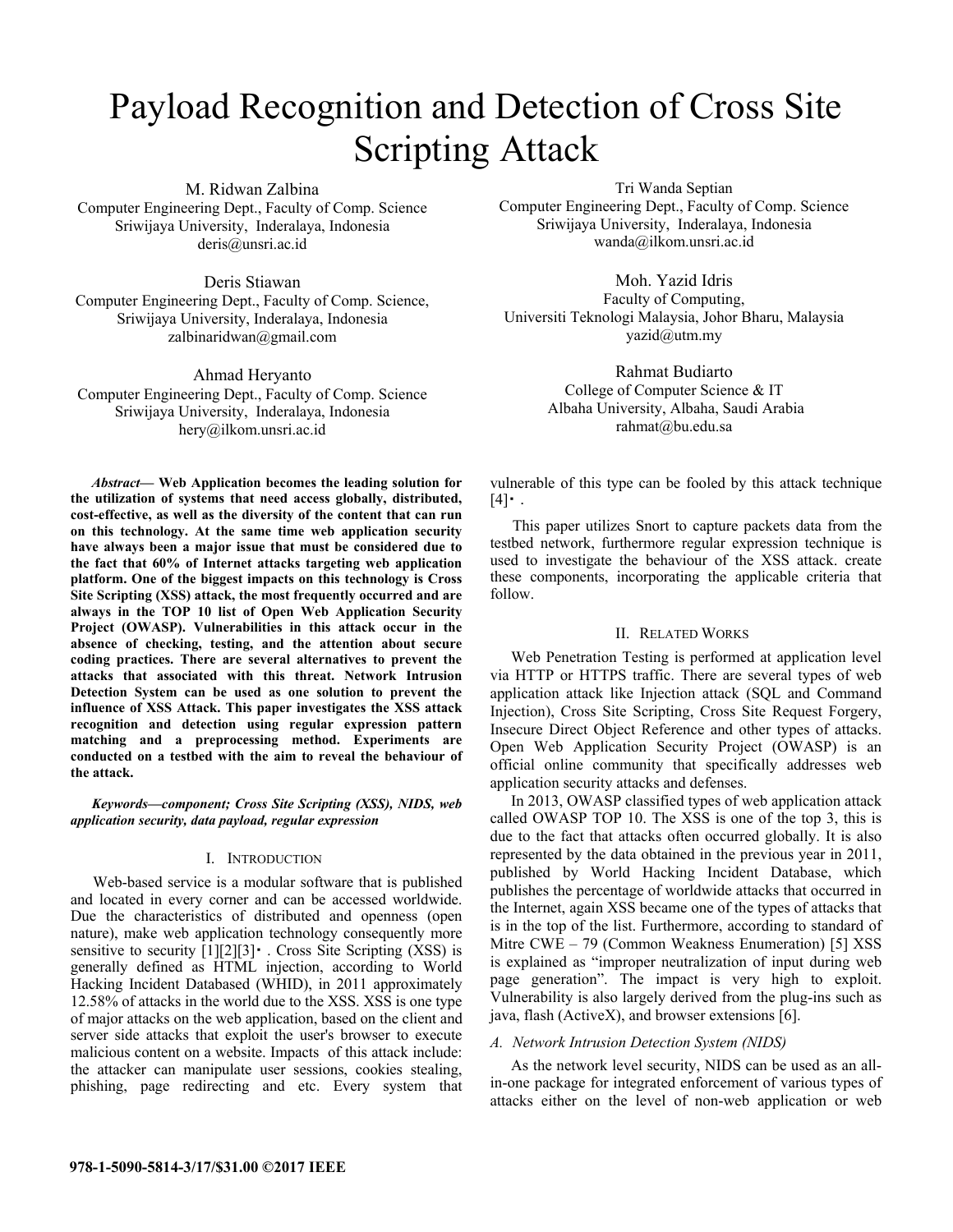application services. NIDS on most system work on the 3<sup>rd</sup> or 4th layer of OSI reference, with the addition of plugins and modularity of the system, it can be used to detect a service that works at the Application Layer. Snort itself, utilizes HTTP Inspect preprocessor as input plugins on duty to handle all incoming HTTP requests so that malicious content that traffic on the network can be monitored. It is also coupled with the ability of the system to speed up the matching of data packets through the regular expression and hexadecimal encoding that make detection of web application attack can be realized, yet again with architectural support to the detection engine which allows the use of rule options that provide flexibility, so the various forms of attack vector can be mitigated [7].

A study in [8] discussed comprehensively Snort rules and how those rules can improve security on a web application with several types of attacks such as XSS, SQL and Command Injection. The study also used Damn Vulnerable Web Application (DVWA) framework as a target system, which is used for the sake of testing and evaluating the rules. Furthermore, authors in [9] discussed the SQL Injection Attack that also utilized Snort NIDS as a detection system and compare another application layer software for detecting SQL Injection Attack.

# *B. Web Application Firewall (WAF)*

As an active system which also performs prevention, WAF is a solution that can be an option, for web application attack prevention [10]. With a wide variety of platforms are available either open source or commercial such as, Modsecurity (Trustwave SpiderLab), ESAPI(OWASP), OpenWAF, Ironbee, Aqtronix, Webcastellum, Profense, and other platforms. Some systems use a rule-set in detecting patterns of web application attack.

# III. METHODOLOGY

This paper mainly utilizes Snort for investigating the behaviour of the XSS. Snort itself can be used in several modes, namely Packet Sniffer, Packet Logger, Network Intrusion Detection System and Prevention System. For the purpose of this experiment in this paper, Snort is activated for all components for packet decoder, pre-processors, detection engine, and output plug-ins.

# *A. Rules Structure*

The study emphasizes the use of rules to detect patterns contained in the request payload for non-persistent and persistent XSS Attack. The attack patterns are studied in advance in order to obtain a rule that can later on be applied. Rules are made based on the classification of the following: General, Payload, Non-payload, and Post-Detection. From each classification, rules are made to be able to detect series of attacks that will be tested on the system. In Fig. 1, the basic format of the rules contained in the detection engine is exhibited. Fig. 2 shows an example of XSS rules.

|  | Rule action>   <protocol>   <source ip=""/>   <source port=""/> -&gt;</protocol> |
|--|----------------------------------------------------------------------------------|
|  | $\leq$ Destination IP> $ \leq$ Destination Port> $ \leq$ Action>                 |

#### Fig. 1. Format Rules

| alert tcp \$EXTERNAL_NET any -> \$HTTP_SERVERS \$HTTP PORTS    |                                    |  |  |  |  |  |
|----------------------------------------------------------------|------------------------------------|--|--|--|--|--|
| (msg:"[HTTP ATTACK] Terdeteksi XSS img tag PCRE";              |                                    |  |  |  |  |  |
| flow:to server;                                                | pcre:"/((\%3C) <)((\%69) i (\%49)) |  |  |  |  |  |
| $((\%6D) m (\%4D))((\%67) g (\%47))[^{\n\n}[n]+((\%3E) >)/I";$ |                                    |  |  |  |  |  |
| classtype:web-application-attack; sid:2000013;)                |                                    |  |  |  |  |  |

Fig. 2. Format Rules

# *B. Proposed Rules*

Rules must have an identity in order to avoid overwriting. Snort itself has classified the boundaries of the rules that would be referenced and set, then SID number that is monitored if there is a renewal. In the experiment, the use of SID interval starting from 2000001 through 2000019. Each SID number is in the form of normal (web application activity) in priority-2 namely, GET and POST request, while for the form of malicious request (web application attack) in priority-2 are Non-Persistent and Persistent XSS Attack. The proposed SID rules are illustrated in Fig. 3.

# IV. EXPERIMENT

In this experiment two types of XSS Attacks namely Non-Persistent and Persistent attacks will be detected. The data payload will also being involved and analyzed. The expereiments took place in Laboratory of COMNETS (Communication, Computer Network and Information Security) Faculty of Computer Science, University of Sriwijaya, Indralaya, Indonesia.

# *A. Procedure*

The testbed uses multiple devices such as PCs, servers, and network peripherals such as switches and routers. Each PCs has the function as NIDS, Packet Analyzer, Web Server and Malicious User. Fig. 4 shows the topology of the testbed for the experiments. Table 1 lists the tools and their specifications, and network set up and information are shown in Table 2.



Fig. 3. Proposed SID Rules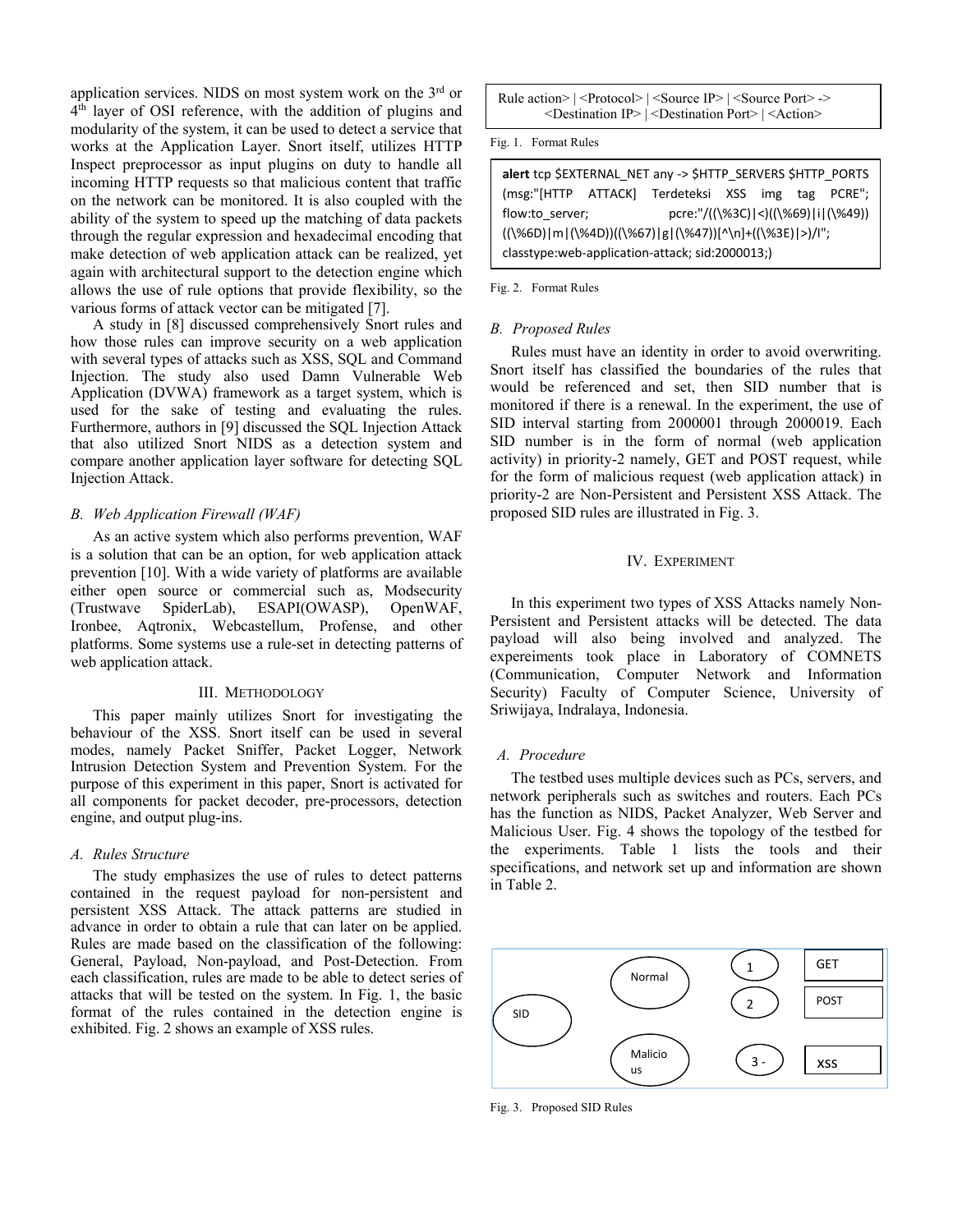

Fig. 4. Testbed topology for the experiment

# *B. Attack Scenario*

The steps and scenarios to perform each attack in the experiments are as follows:

1. XSS Non-Persistent test-bed.

- a) Malicious users with IP 10.100.203.70, 10.100.203.74, 10.100.203.102 are trying to access target website (DVWA) that has been hosted in the server.
- b) Malicious users who use Backbox linux, Ubuntu and Windows 7 do the non-persistent XSS attack on the target.
- c) Malicious users insert malicious string, script withmultiple attack vectors to test whether the system is vulnerable to such attacks.
- d) The results of the malicious script in input field will be reflected in he URI with "GET" request method.
- e) If the system is vulnerable, then the response will be executed.
- 2. XSS Persistent test-bed
	- a) Malicious users have found that by testing the nonpersistent XSS system is exteremly vulnerable to attack.
	- b) Malicious users insert malicious string, or script with different attack vector, and then take advantage of the mistakes made during the process of data entry or during the process of clicking occurs
	- c) The results of the test on persistent attack are not reflected to the URI, but the process is directly stored in database with the "POST" as request method.

#### TABLE I. HARDWARE SPECIFICATION

| <b>Tools/OS</b>   | Specification                                                                      | <b>Notes</b> |
|-------------------|------------------------------------------------------------------------------------|--------------|
| Backbox Linux 44  | Intel Core i3 2.4<br>GHz, 2GB RAM,<br>Gigabit Ethernet<br>Interface                | 1 unit       |
| Ubuntu 14.04 LTS  | Intel Core i5, 2.4<br>GHz, 4GB RAM,<br>Gigabit Ethernet<br>Interface               | 1 unit       |
| Ubuntu 14.04 LTS  | INTEL CORE 13, 2.1<br>GHZ, 2GB RAM,<br><b>GIGABIT ETHERNET</b><br><b>INTERFACE</b> | 1 unit       |
| Debian Server 7.0 | Intel Core i5, 2.7<br>GHz, 4GB RAM,<br>Gigabit Ethernet<br>Interface               | 1 unit       |
| Windows 7         | Intel Core i3 1.8<br>GHz, 2GB RAM,<br>Gigabit Ethernet<br>Interface                | 1 unit       |
| Manage Switch     | TP-Link Smart<br>Switch TL-SG108E<br>8 <i>port</i> Gigabit<br>Ethernet Interface   | 1 unit       |

TABLE II. NETWORK INFORMATION AND SETTINGS

| <b>Interface</b> | <b>Host</b>               | <b>IP</b>      | <b>Nmask</b> |
|------------------|---------------------------|----------------|--------------|
| Port 1           | WAN Port                  | 10.100.203.0   | /24          |
| Port 2           | Malicious User            | 10.100.203.70  | /24          |
| Port 3           | Server                    | 10.100.203.17  | /24          |
| Port 4           | NIDS & Packet<br>Analyzer | 10.100.203.7   | /24          |
| Port 5           | Malicious User            | 10.100,203.74  | /24          |
| Port 6           | Malicious User            | 10.100.203.102 | 74           |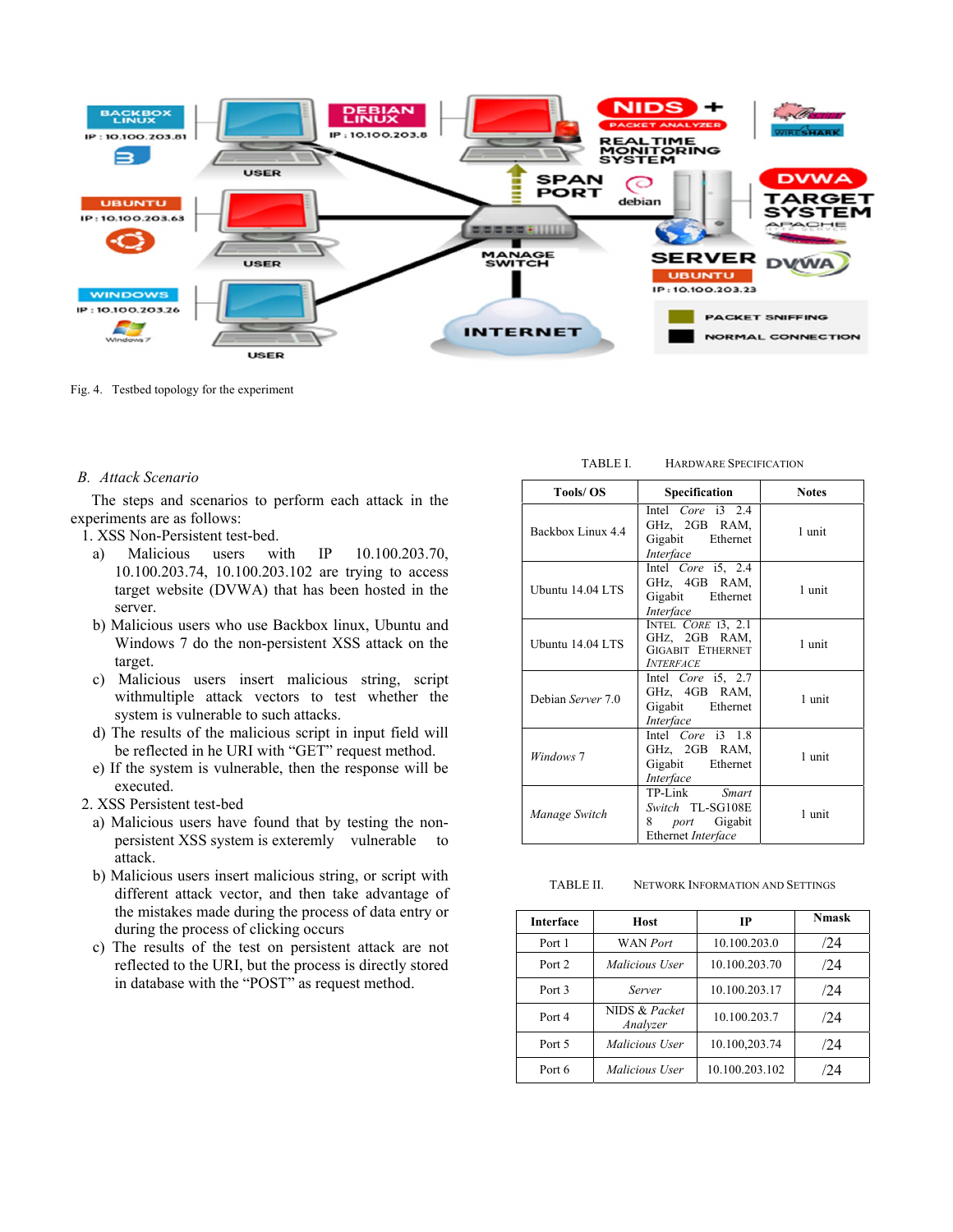#### V. RESULTS AND ANALYSIS

Data were collected simultaneously at the time of the testing, therefore the data obtained at the same time as well. Data is dumped into several standard formats such as syslog, unified logging, full, fast, console alert and comma separated value (csv). Fig. 5 shows examples of the allerts detected by the regular expression during the experiments. Fig. 6 illustrates the correlation of the data during the attack, telling the pattern of relation among the data from sourced from the attacker to the target machine. From Table 3, for Nonpersistent XSS can be seen that there is a normal request such as GET and POST are classified as a web application activity, then the web application attack there are some keywords for a variety of attack vectors such as SID:2000004 has the highest number of each IP address. Then image in keyword "img PCRE 2", next the image html tag in the form of at least PCRE detected [11].

[\*\*] [1:2000001:0] Terdeteksi GET Request [\*\*] [Classification: Access to a Potentially Vulnerable Web Application] [Priority: 2]04/25-19:24:32.296541 10.100.203.70:47386 -> 10.100.203.17:80 TCP TTL:64 TOS:0x0 ID:19848 IpLen:20 DgmLen:770 DF \*\*\*AP\*\*\* Seq: 0x12555B47 Ack: 0x9163B5A6 Win: 0xE5 TcpLen:32 TCP Options (3) => NOP NOP TS: 7608001 3141454 [\*\*] [1:2000002:0] Terdeteksi POST Request [\*\*] [Classification: Access to a Potentially Vulnerable Web Application] [Priority: 2] 04/25-22:38:34.208416 10.100.203.102:50222 -> 10.100.203.17:80 TCP TTL:128 TOS:0x0 ID:21612 IpLen:20 DgmLen:747 DF \*\*\*AP\*\*\* Seq: 0x4EEFF3B1 Ack: 0x82476B9B Win: 0x100 TcpLen: 20 [\*\*] [1:2000004:0] Terdeteksi XSS script [\*\*] [Classification: Web Application Attack] [Priority: 1] 04/25-22:02:29.252934 10.100.203.70:47558 -> 10.100.203.17:80 TCP TTL:64 TOS:0x0 ID:56164 IpLen:20 DgmLen:668 DF \*\*\*AP\*\*\* Seq: 0x10D2E6C9 Ack: 0xB083809D Win: 0xE5 TcpLen: 32 TCP Options (3) => NOP NOP TS: 9977259 5510697 [\*\*] [1:2000018:0] Terdeteksi XSS embed keyword [\*\*] [Classification: Web Application Attack] [Priority: 1] 04/25-21:44:10.159419 10.100.203.74:50067 -> 10.100.203.17:80 TCP TTL:64 TOS:0x0 ID:23514 IpLen:20 DgmLen:917 DF

\*\*\*AP\*\*\* Seq: 0x443C7B4C Ack: 0x39EBDC73 Win:

#### Fig. 5. Detected Alert

TABLE III. ALERTS BASED ON SID NUMBER REFLECTED XSS (NON-PERSISTENT)

| No.            | Type of<br><b>Request/Attack</b> | <b>SID</b> | Priori<br>ty   | IP Address (10.100.203.*) |                |                |
|----------------|----------------------------------|------------|----------------|---------------------------|----------------|----------------|
|                |                                  |            |                | 70                        | 74             | 102            |
| 1.             | <b>GET Request</b>               | 2000001    | $\overline{c}$ | 25                        | 52             | 50             |
| 2              | <b>POST Request</b>              | 2000002    | $\overline{c}$ | $\Omega$                  | $\overline{c}$ | 1              |
| 3              | XSS script 2                     | 2000004    | 1              | 11                        | 9              | 9              |
| $\overline{4}$ | XSS iframe                       | 2000005    | 1              | $\theta$                  | $\mathfrak{D}$ | $\overline{2}$ |
| 5              | XSS image                        | 2000006    | 1              | $\mathfrak{D}$            | 3              | $\overline{4}$ |
| 6              | XSS script 3                     | 2000008    | 1              | $\mathfrak{D}$            | $\overline{c}$ | 1              |
| 7              | XSS img PCRE                     | 2000010    | 1              | 1                         | $\mathfrak{D}$ | 1              |
| 8              | XSS html tag 1                   | 2000011    | 1              | $\overline{c}$            | 1              | 3              |
| 9              | XSS img PCRE<br>2                | 2000013    | 1              | 1                         | $\Omega$       | 1              |
| 10             | XSS html tag 4                   | 2000017    | 1              | $\mathfrak{D}$            | 1              | 1              |
| 11             | XSS embed<br>keyword             | 2000018    | 1              | $\Omega$                  | 1              | $\overline{c}$ |

TABLE IV. ALERTS BASED ON SID NUMBER STORED XSS (PERSISTENT)

| No.            | Type of<br>Request/Attack | <b>SID</b>               | Priori         | <b>IP Address</b><br>$(10.100.203.^*)$ |                |                |
|----------------|---------------------------|--------------------------|----------------|----------------------------------------|----------------|----------------|
|                |                           |                          | ty             | 70                                     | 74             | 102            |
| $\mathbf{1}$   | <b>GET Request</b>        | 200000<br>1              | $\overline{2}$ | 9                                      | 32             | 18             |
| $\overline{2}$ | <b>POST Rquest</b>        | 200000<br>2              | $\overline{2}$ | 21                                     | 20             | 22             |
| 3              | XSS script 2              | 200000<br>4              | 1              | $\overline{7}$                         | $\overline{c}$ | $\overline{4}$ |
| $\overline{4}$ | XSS iframe                | 200000<br>5              | 1              | 3                                      | $\overline{2}$ | 5              |
| 5              | XSS image                 | 200000<br>6              | 1              | 3                                      | $\overline{2}$ | 3              |
| 6              | XSS script 3              | 200000<br>8              | $\mathbf{1}$   | $\overline{2}$                         | $\overline{2}$ | $\mathbf{0}$   |
| $\overline{7}$ | XSS html tag 1            | 200001<br>1              | $\mathbf{1}$   | 1                                      | $\overline{2}$ | $\overline{c}$ |
| 8              | XSS html tag 2            | 200001<br>$\mathfrak{D}$ | 1              | 1                                      | 1              | 1              |
| 9              | XSS action script         | 200001<br>5              | 1              | 1                                      | $\overline{2}$ | $\overline{c}$ |
| 10             | XSS xml                   | 200001<br>6              | 1              | $\theta$                               | 1              | $\mathbf{0}$   |
| 11             | XSS html tag 4            | 200001<br>7              | 1              | 1                                      | $\overline{2}$ | $\mathfrak{D}$ |
| 12             | XSS embed<br>keyword      | 200001<br>8              | 1              | $\overline{2}$                         | $\overline{2}$ | $\overline{c}$ |
| 13             | XSS html tag 5            | 200001<br>9              | 1              | 1                                      | $\overline{2}$ | 1              |